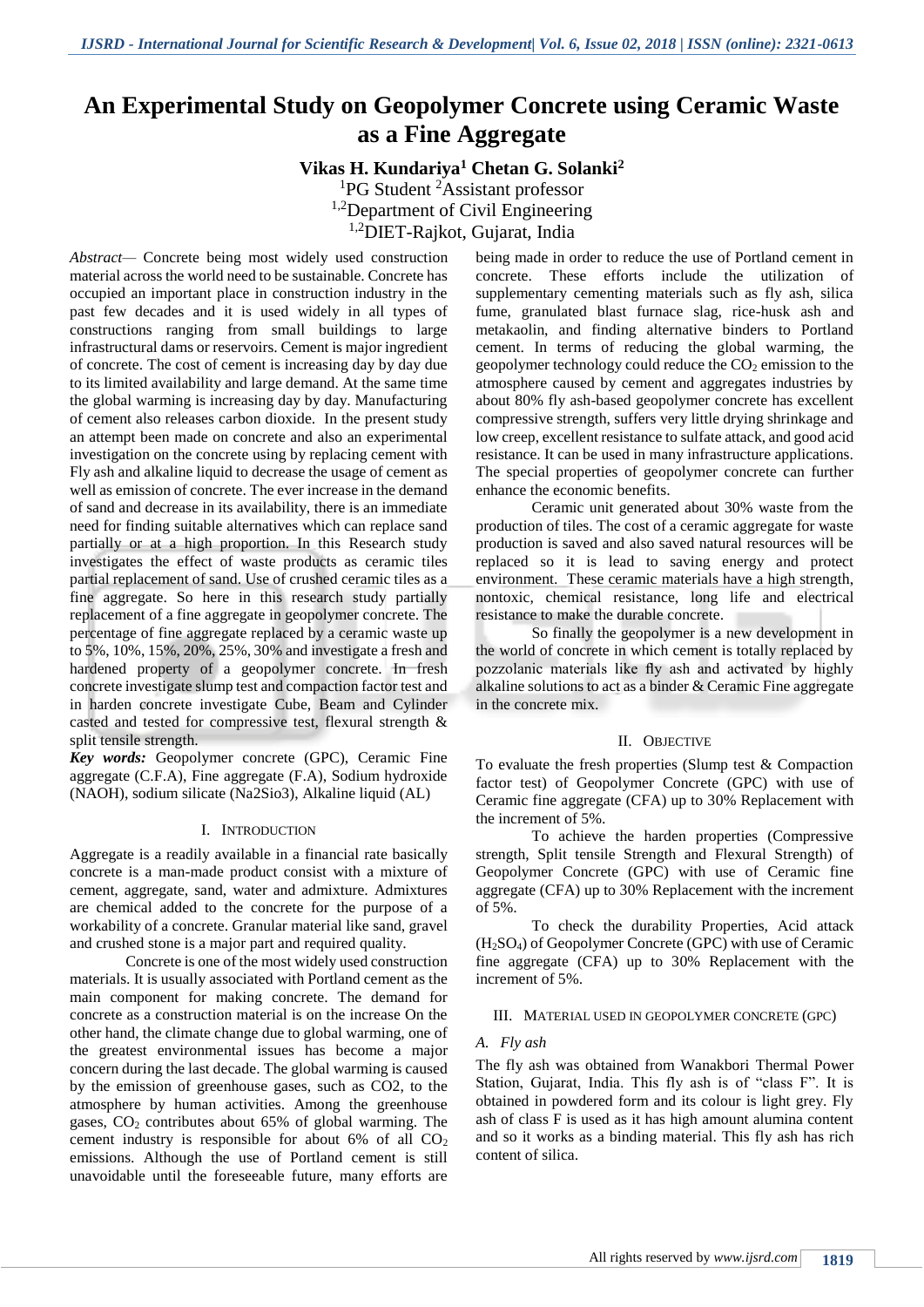# *B. Alkaline Solution*

The alkaline solution is a mixture of sodium hydroxide (NaOH) and sodium silicate (Na<sub>2</sub>SiO<sub>3</sub>). 16M solution is used for the experimental work. The alkaline solution of sodium hydroxide & sodium silicate was mixed together one day or 24 hours before for use of preparing geopolymer concrete. The ratio of sodium hydroxide solution to sodium silicate solution was kept 2.5 in the study.

# *C. Water*

Water used for mixing shall be clean and free from injurious amount of oils, acids, alkalis, salts, organic materials or other deleterious materials.

# *D. Fine Aggregate*

The fine aggregate, which is used in the investigation is clean river sand and conforming to zone II as per IS: 383-1970. The sand was first sieved through 4.75 mm sieve to remove any particles greater than 4.75 mm.

# *E. Coarse Aggregate*

The coarse aggregate use as the crushed stone aggregate passing through 20 mm sieve. The aggregate occupy 70%- 80% of the total volume of normal concrete. For the strength Coarse aggregate particles must be roughly equal dimension & shape. Coarse aggregate shall comply with the requirement of IS 383.

# *F. Ceramic fine aggregate (CFA)*

Recycled ceramic waste aggregate is derived from "Marbilano Ceramic privet limited" At 8A national highway morbi-Mandal road. In this research crushing of waste aggregates Ball mill. They were tested for gradation purpose. The sieved aggregate carefully stored in laboratory. Gradation of recycle aggregate is given below.

# *1) Ceramic Fine Aggregate*

| Sr.No.                   | <b>TEST</b>                    | <b>UNIT</b> | <b>OBTAIN RESULT</b>               |
|--------------------------|--------------------------------|-------------|------------------------------------|
|                          | SiO <sub>2</sub>               | $\%$        | 62.0-68.0                          |
| 2                        | $Al_2O_3$                      | %           | 22.0-48.0                          |
| 3                        | MgO                            | $\%$        | $0.4 - 0.7$                        |
|                          | Na <sub>2</sub> O              | $\%$        | $2.0 - 4.0$                        |
| 5                        | CaO                            | $\%$        | $0.2 - 0.5$                        |
| 6                        | $K_2O$                         | $\%$        | $3.0 - 5.0$                        |
|                          | Fe <sub>2</sub> O <sub>3</sub> | $\%$        | $0.4 - 0.8$                        |
| $\sim$<br>$\blacksquare$ | $\sim$                         | $\sim$      | $\sim$ $\sim$ $\sim$ $\sim$ $\sim$ |

Table 1: Chemical Composition of CFA

# IV. EXPERIMENTAL PLAN

# *A. Test Procedure*

- *1)* Assessment of mix design from trial and error mix design.
- 2) Selection of mixing procedures and test methods.
- 3) Selection of the target properties of Geopolymer concrete for the subsequent tests
- 4) Selection of constituent materials

# *B. Mixing, Casting & Curing*

GPC was replaced by CFA varying from 5% 30% at the equal interval of 5%.

The hardened properties of each of the concrete mixes will measure, including compressive strength, splitting tensile strength and flexural strength & also measure fresh property.

The mixing of GPC was done in a room temperature. FA and coarse aggregate & fine aggregate were mixed until a uniform mixture. Finally, Alkaline liquid & water was added and mixed uniformly 8-10 min. After mixing, fresh concretes were tested for slump test and compaction factor test. Then cast in molds and compacted on a vibrating table. The 150x150x150 mm cube, 150 mm dia-300mm length cylinder and 100x100x500 mm beam samples were prepared for respectively compressive strength, splitting tensile strength, and flexural strength tests.

After that, the specimens were then cured at  $80-85^\circ$ C for 24 h. After the heat curing, the specimens were put in the 25<sup>0</sup> C controlled room to cool down and demolded on the next day. The specimens were then stored in the  $25^{\circ}$  C controlled room until the testing age.

| Mix<br>Design     | Fly<br>ash<br>(kg) | AL  | <b>CA</b><br>(20mm)<br>(kg) | <b>CA</b><br>(10mm)<br>(kg) | <b>NFA</b> | <b>CFA</b> |
|-------------------|--------------------|-----|-----------------------------|-----------------------------|------------|------------|
| GPC <sub>0</sub>  | 400                | 200 | 702                         | 468                         | 630        | 0          |
| GPC5              | 400                | 200 | 702                         | 468                         | 598.5      | 31.5       |
| GPC10             | 400                | 200 | 702                         | 468                         | 567        | 63         |
| GPC15             | 400                | 200 | 702                         | 468                         | 535.5      | 94.5       |
| GPC <sub>20</sub> | 400                | 200 | 702                         | 468                         | 504        | 126        |
| GPC <sub>25</sub> | 400                | 200 | 702                         | 468                         | 472.5      | 157.5      |
| GPC30             | 400                | 200 | 702                         | 468                         | 441        | 189        |

Table 2: Mix Proportions

# V. RESULTS AND DISCUSSIONS

# *A. Results of Fresh Properties Test*

# *1) Slump Test Result*

From the observation Replacement of C.F.A with N.F.A in geopolymer concrete the slump was decreased. The percentages of C.F.A was increases from 0% to 30%, the slump was decreases from 1.88% to 18.86% as compare to normal Geopolymer concrete test result.



# Chart-1 Slump Flow Chart

# *2) Compaction Factor Result*

From the observation Replacement of C.F.A with N.F.A in geopolymer concrete the Compaction factor was decreased. The percentages of C.F.A was increases from 0% to 30%, the compaction factor was decreases from 2.22% to 11.11% as compare to normal Geopolymer concrete test result.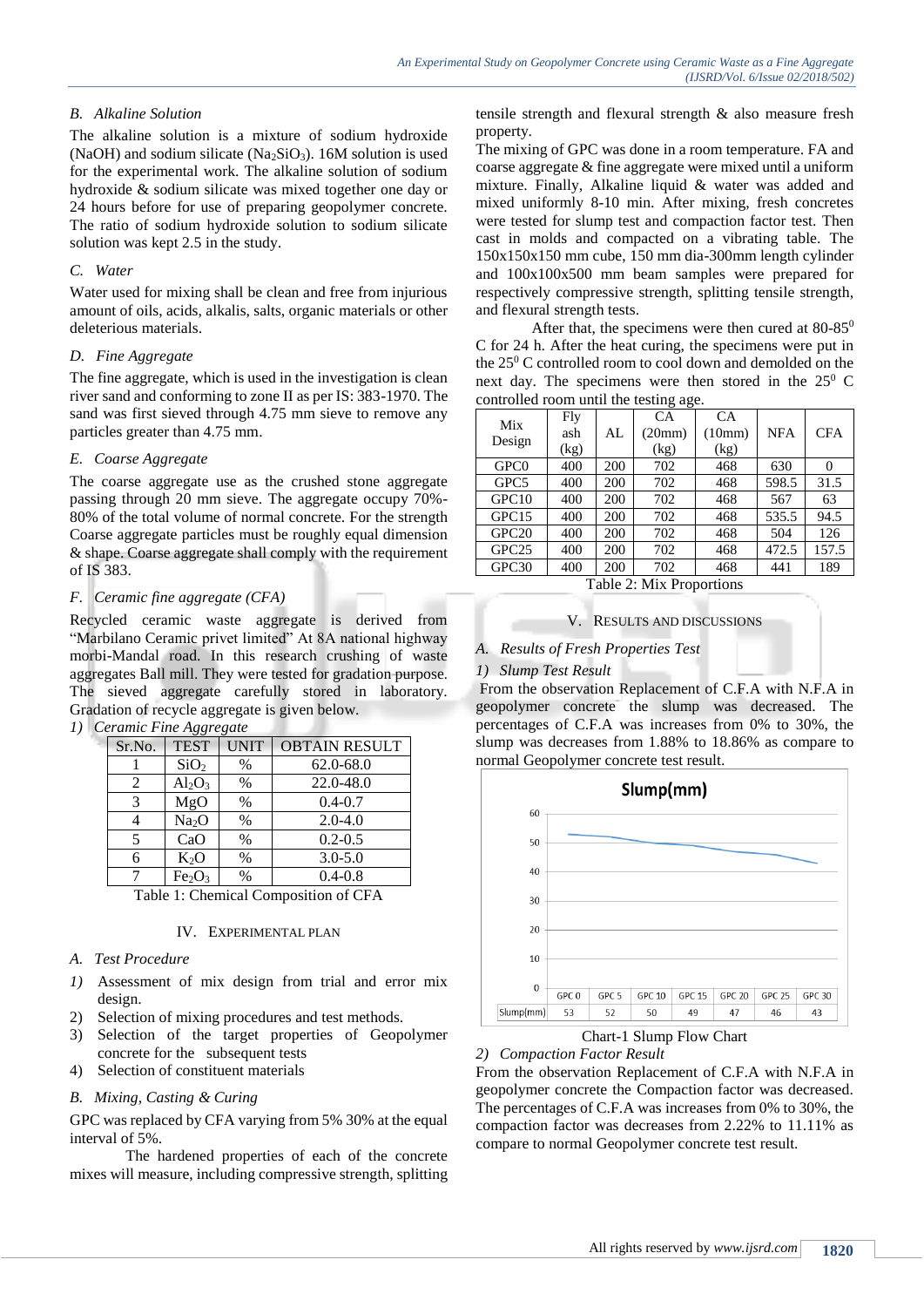

Chart-2 Compaction Factor Flow

*B. Result of Harden Property*

| 1) | Compressive Strength of GPC |                                |                          |                |  |  |
|----|-----------------------------|--------------------------------|--------------------------|----------------|--|--|
|    | <b>MIX</b>                  | 3 days(mpa)                    | 7 days(mpa)              | 28 days(mpa)   |  |  |
|    | GPC <sub>0</sub>            | 25                             | 29.7                     | 36.2           |  |  |
|    | GPC 5                       | 24.28                          | 28.74                    | 35.18          |  |  |
|    | <b>GPC 10</b>               | 23.29                          | 27.88                    | 34.06          |  |  |
|    | <b>GPC 15</b>               | 21.98                          | 25.91                    | 32.04          |  |  |
|    | <b>GPC 20</b>               | 22.78                          | 24.98                    | 30.63          |  |  |
|    | <b>GPC 25</b>               | 22.04                          | 23.91                    | 29.06          |  |  |
|    | <b>GPC 30</b>               | 20.92                          | 22.65                    | 27.85          |  |  |
|    |                             | <b>TR</b> 1 1<br>$\sim$ $\sim$ | $\sim$<br>$\mathbf{1}$ T | $\mathbf{1}$ . |  |  |



Chart-3 Compressive Strength

*C. Split Tensile Strength Of GPC*

| <b>MIX</b>       | 28 days(mpa) |
|------------------|--------------|
| GPC <sub>0</sub> | 3.1          |
| GPC 5            | 3.0          |
| GPC10            | 2.9          |
| <b>GPC 15</b>    | 2.9          |
| GPC 20           | 2.8          |
| <b>GPC 25</b>    | 2.6          |
| <b>GPC 30</b>    | 2.6          |

Table 4: Split Tensile Strength Result



Chart-4 Split Tensile Strength

*D. Flexural Strength of GPC*

| <b>MIX</b>                                      | 28 days(mpa) |  |  |
|-------------------------------------------------|--------------|--|--|
| GPC <sub>0</sub>                                | 4.2          |  |  |
| GPC 5                                           | 4.2          |  |  |
| GPC <sub>10</sub>                               | 4.1          |  |  |
| <b>GPC 15</b>                                   | 3.9          |  |  |
| <b>GPC 20</b>                                   | 3.8          |  |  |
| <b>GPC 25</b>                                   | 3.7          |  |  |
| GPC 30                                          | 3.7          |  |  |
| $\alpha$ kla 5. Elamual<br>$C_{t_{max}}$ at $D$ |              |  |  |

Table 5: Flexural Strength Result



Chart-5 Flexural Strength

# *E. Acid Attack Test of GPC*

The cubes were cast at a temperature of  $27^{\circ}C \pm 2^{\circ}C$ . After 24 hours of oven curing the cubes were removed from the mould and put at normal temperature for 28 days. After The cubes were immersed in a 5% concentrated sulphuric acid  $(H_2SO_4)$ . After 28 days in acid strength were measured.

|                  | Compressive | Compressive strength after |  |
|------------------|-------------|----------------------------|--|
| <b>MIX</b>       | strength    | acid attack                |  |
| GPC <sub>0</sub> | 36.20       | 31.96                      |  |
| GPC 5            | 35.18       | 31.19                      |  |
| <b>GPC 10</b>    | 34.06       | 30.34                      |  |
| <b>GPC 15</b>    | 32.04       | 28.82                      |  |
| <b>GPC 20</b>    | 30.63       | 27.69                      |  |
| <b>GPC 25</b>    | 29.06       | 26.43                      |  |
| <b>GPC 30</b>    | 27.85       | 25.35                      |  |

Table 5: Acid Attack Result